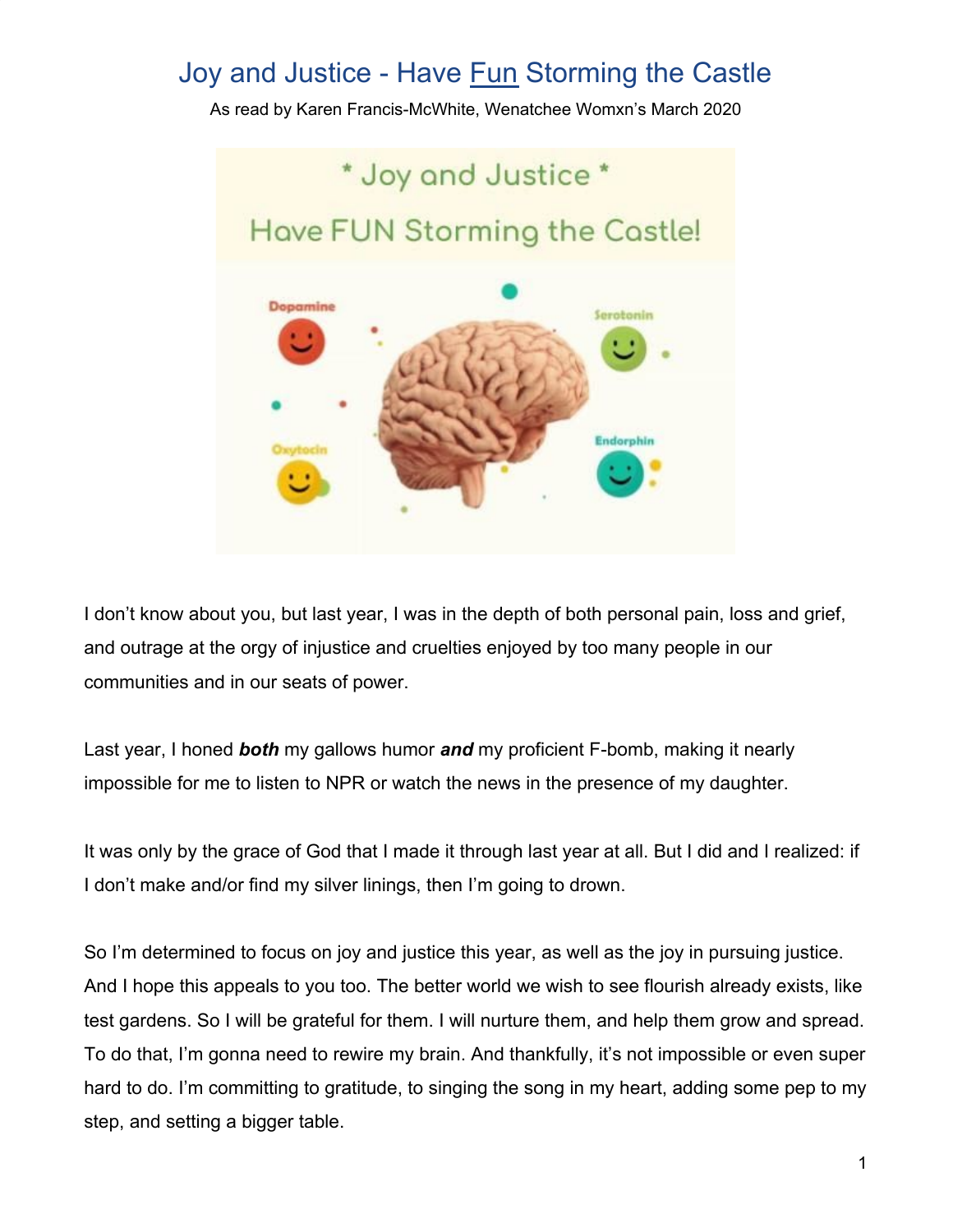## This isn't Pollyanna. It's [neuroscience](https://positivepsychology.com/neuroscience-of-gratitude/)!

Not only do people who express and feel gratitude have more grey matter in their brains, they also benefit from more dopamine and serotonin - Nature's mood enhancers. And gratitude strengthens the neural pathways that help create a permanent capacity for positivity and happiness. These are not just personal impacts. Social psychology shows us that individual gratitude practices are fundamental building blocks to social cohesion and bonding.



Gratitude makes us more resilient, compassionate, and creative. Three things we desperately need if we are going to not just "take back" our country and communities from the emboldened forces of sexism, racism, and xenophobia. We need these three things - resilience, compassion, and creativity - to MAKE our country a truly inclusive home for all of us, even those with whom we viscerally disagree.

Which is why I am grateful for those who are fighting and often winning the struggles for immigration justice, for civil rights, environmental protection, equal rights for women, sane foreign policy, and humane domestic policy.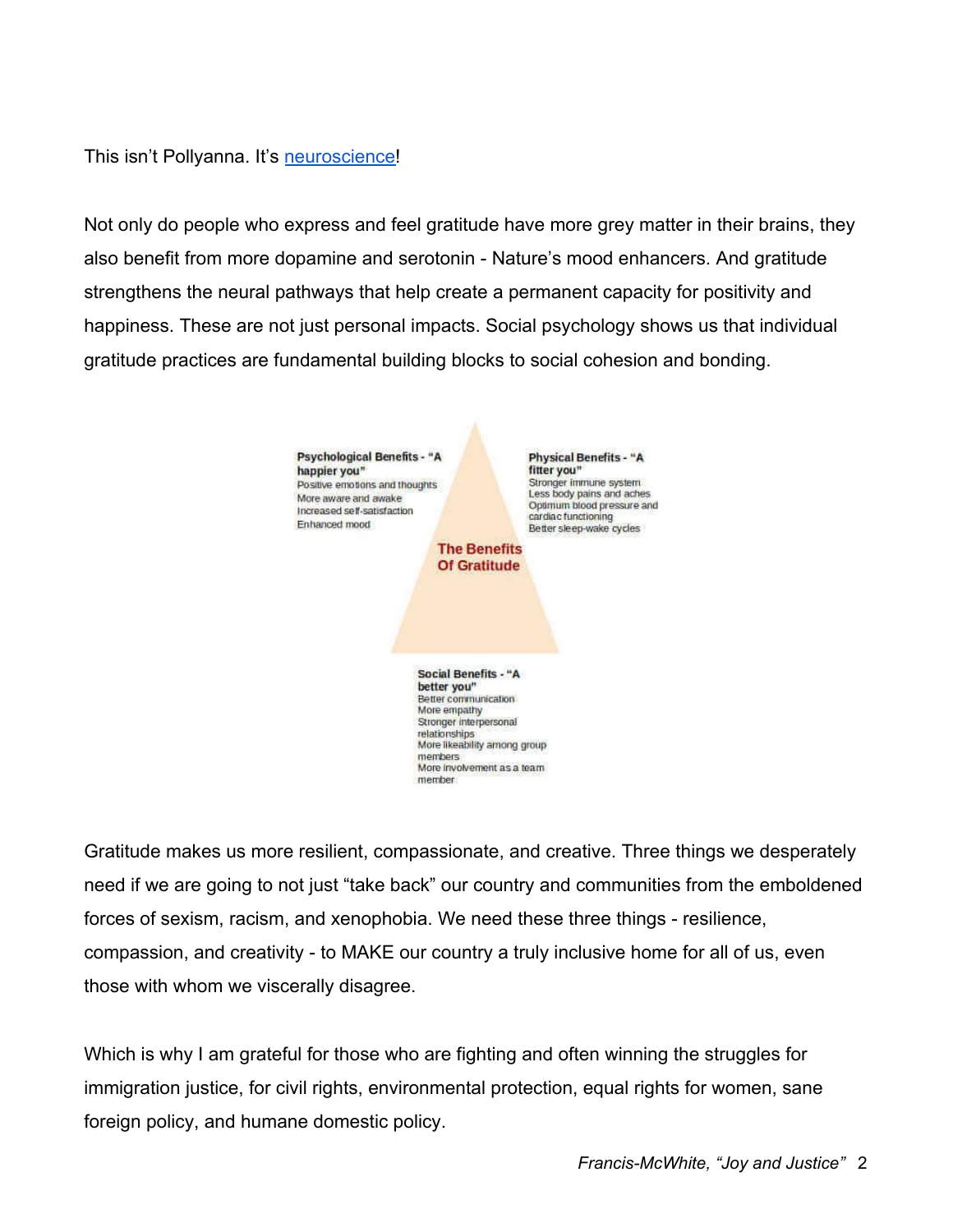Gratitude is not just a noun. It's an *act* that requires practice and intentionality. And as much as I wish a gratitude jar ritual would work for me, I have settled instead on this: *before I rage out, I thank.*

**For example:** I'm grateful for Trump's boastful slip about \$2T in weapons spending and the light that has shown on the true affordability of Medicare for All, universal preschool, and student loan forgiveness.

Sometimes, though, finding something to be grateful for is not easy and it's not enough. And so, in those moments, we have to hack our brains to keep from despair.



Though the science did not show it then, when the Modern Civil Rights Movement of the 50s and 60s created, shared, and catalyzed change through Freedom Songs, they were engaged in a social psychology transformation, and every time each individual raised their voice in song - even if they were out of tune - they were creating a wellspring of resilience, determination and new beginnings. "The research suggests that creating music together evolved as a tool of social living. … singing in groups triggers the communal release of serotonin and oxytocin, the bonding hormone, and even synchronises our heart beats."<sup>1</sup>

<sup>1</sup> Cassandra Sheppard, "The Neuroscience of Singing," *Uplift Connect*, Dec 11, 2016, <https://upliftconnect.com/neuroscience-of-singing/>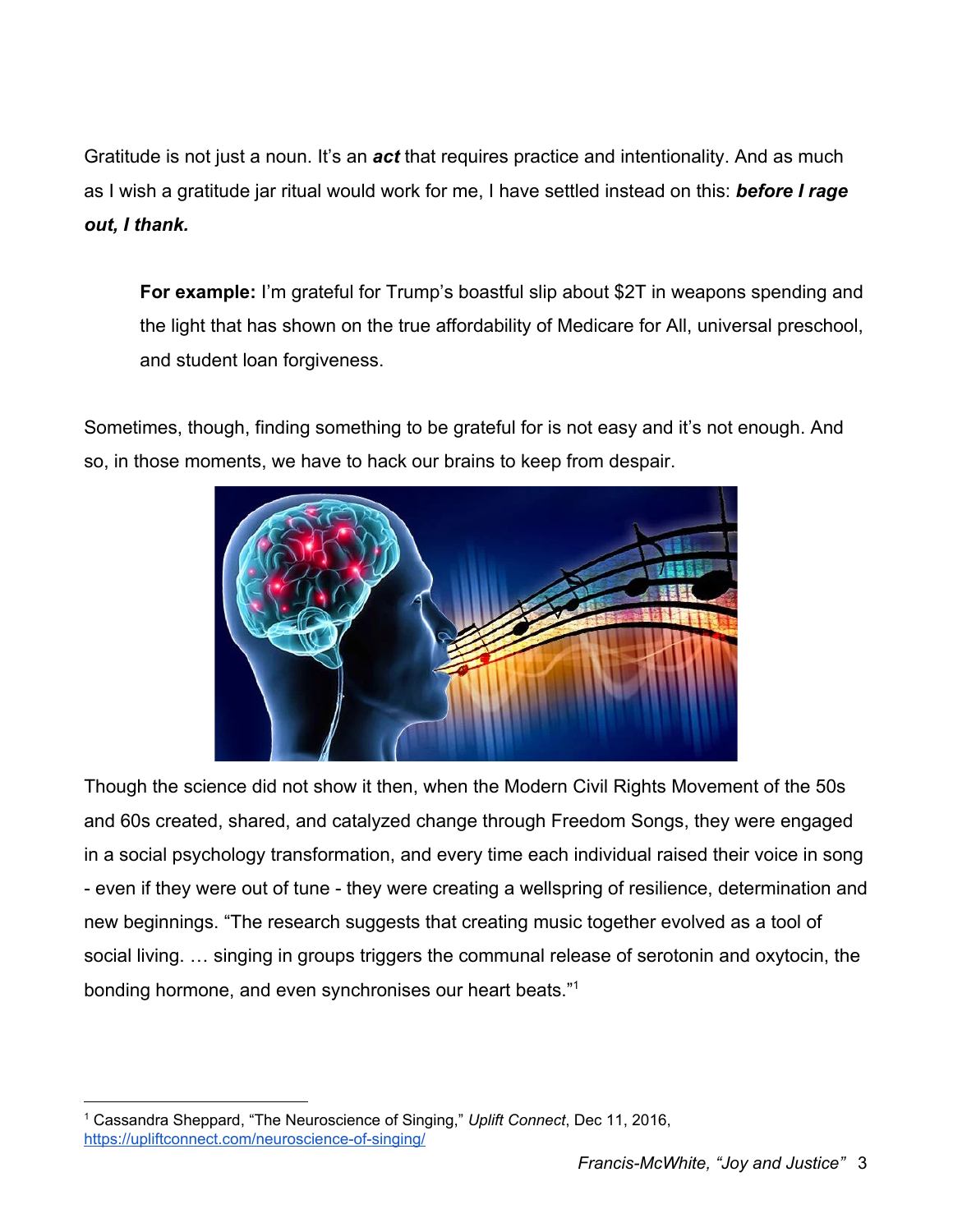So experiencing music and art, like practicing gratitude, can rewire our brains and help us access happiness and joy when they seem almost impossible to access.

And we have to demonstrate the joy at the heart of our pursuit of justice. It's tempting to restrict joy to whatever amusement or pleasure we feel in any given moment. Gallows humor can be cathartic but it does nothing to confront or dismantle the gallows. And it's increasingly counterproductive to laugh at or shame Trump voters, yes, even the ones calling for the End Days or the formation of White Nationalist Theocratic Splinter States.



Because in the community and country that joy and justice are creating, there are conservatives, liberals, progressives, and undecideds. In the test gardens that already exist, we see people breaking bread together, learning how to listen to, converse *and build* with each other, recognizing their common humanity, and unlearning their preconceptions and ignorance about their differences. As Brene Brown has wisely pointed out, "people are hard to hate close up. Move in." Obviously, we must move in with prudence and safety. But we can't let the fear of harm or rejection stop us from moving in at all.

In our region, there are ongoing efforts to set a bigger table, discover and learn from each other, and create a regional culture of joy and justice. Give thanks for these efforts and to the organizers. Check one out. Start some more! Maybe plan a voter registration drive...and pair it with a concert or a multicultural food truck showcase!